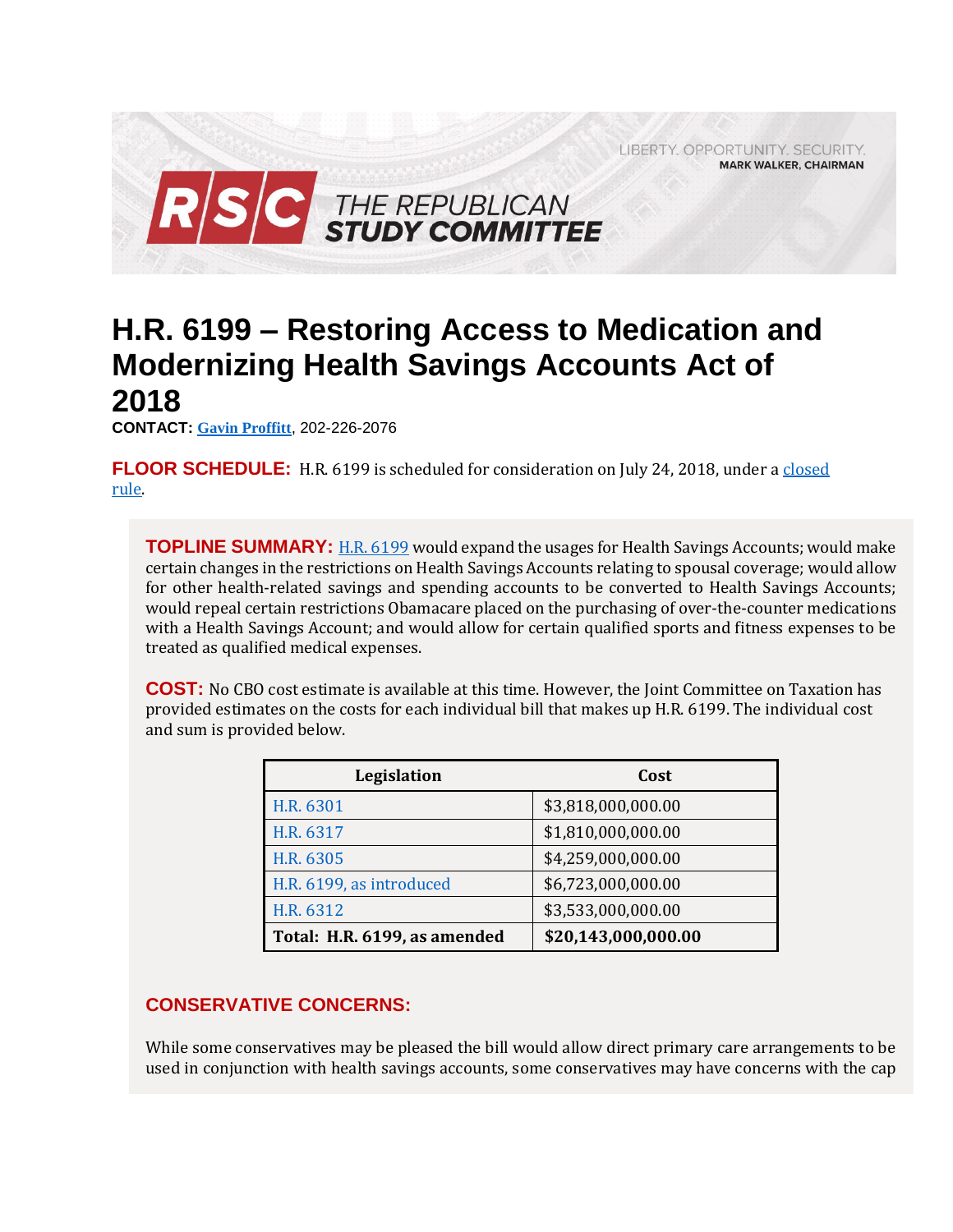placed on the amount an individual or family may contribute to direct primary care service providers under Section 3 of the bill.

- **Expand the Size and Scope of the Federal Government?** No.
- **Encroach into State or Local Authority?** No.

 **Delegate Any Legislative Authority to the Executive Branch?** This legislation would authorize the Secretary of Treasury to issue regulations or other guidance regarding provisions in the section relating to direct primary care service. This legislation would authorize the Secretary of Treasury to issue guidance to determine what does not constitute as a qualified physical activity.

**Contain Earmarks/Limited Tax Benefits/Limited Tariff Benefits?** No.

#### **DETAILED SUMMARY AND ANALYSIS:**

H.R. 6199 would expand the usages for Health Savings Accounts; would make certain changes in the restrictions on Health Savings Accounts relating to spousal coverage; would allow for other healthrelated savings and spending accounts to be converted to Health Savings Accounts; would repeal certain restrictions Obamacare placed on the purchasing of over-the-counter medications with a Health Savings Account; and would allow for certain qualified sports and fitness expenses to be treated as qualified medical expenses. The bill combines several bills that were marked up and reported by the Ways and Means Committee.

#### **Sec 2. First dollar coverage flexibility for high deductible health plans.**

This section would allow a high deductible health plan to provide certain services for up to \$250 for self-use, and \$500 for family use during a plan year without satisfaction of the plan's minimal deductible. Therefore, this section would provide that a health plan would not fail to be treated as a high deductible health plan for not requiring a deductible for certain specified services for each plan year.

This section would specify that specified-services' means, with respect to a plan, services other than preventive care identified under the terms of the plan.

The amendments made by this section shall apply with respect to plan years beginning after December 31, 2018.

This section comes from H.R. 6301, the Promoting High-Value Health Care Through Flexibility for High Deductible Health Plans Act of 2018.

#### **Sec 3. Treatment of direct primary care service arrangements.**

A direct primary care service arrangement is a way of delivering health care services by which a primary doctor charges patients a retainer fee, or periodic fees, for services, as opposed to a fee-forservice model. In other words, direct primary care service arrangements usually charge a flat fee for a broad range of services, as opposed to a fee-for-service model where each service provided is charged a specific fee.

This section would allow for a direct primary care service arrangement to not be treated as a health plan which would make an individual ineligible to contribute to a health savings account.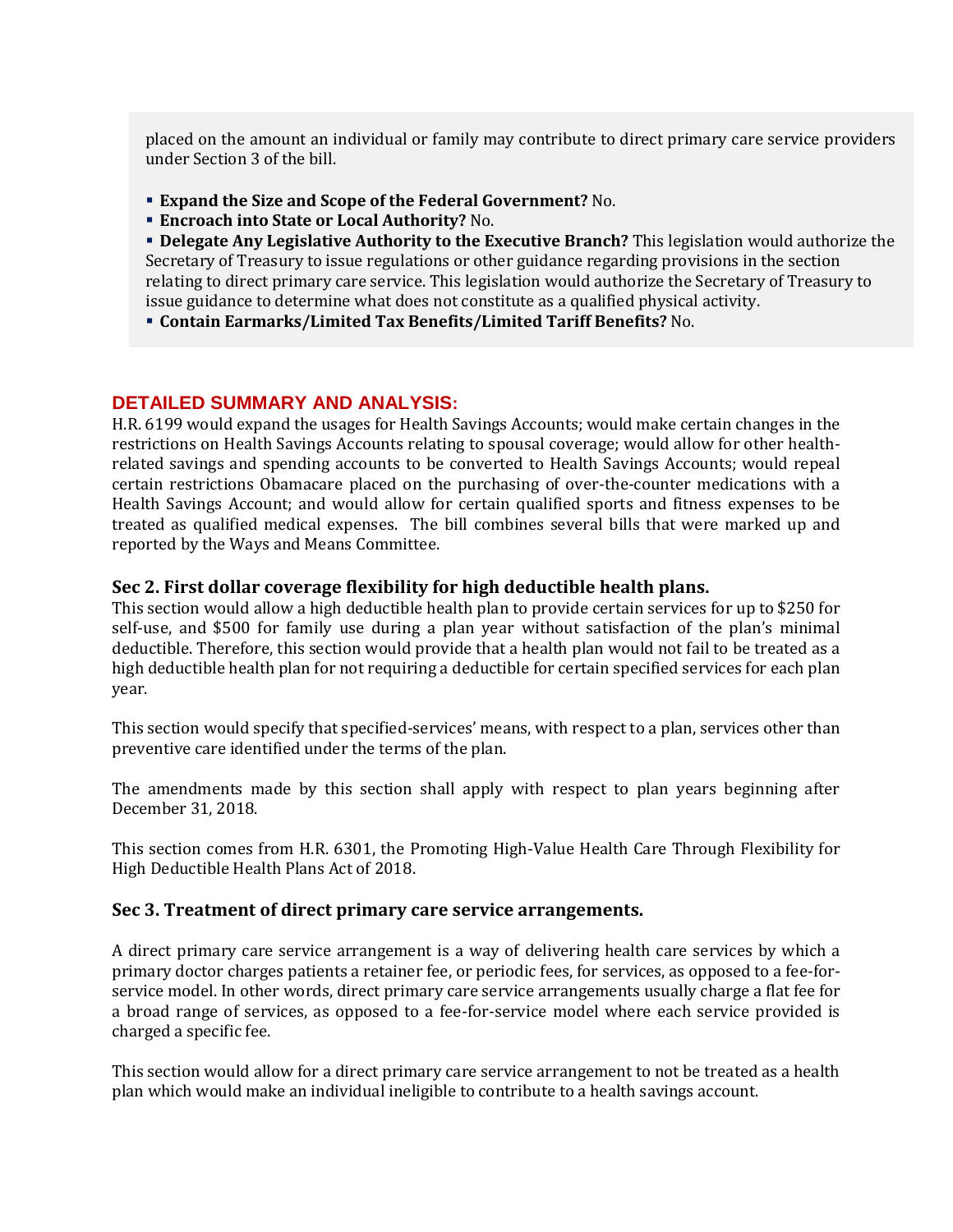This section would cap the monthly payment from health savings account to direct primary care service providers to \$150 for an individual, and \$300 for a family.

This section would exclude certain services from primary care services, including: 1) procedures that require the use of general anesthesia; 2) prescription drugs (other than vaccines)' and 3) laboratory services not typically administered in an ambulatory primary care setting.

This section specifies that the Secretary of Treasury, after consultation with the Secretary of Health and Human Services, shall be authorized to issue regulations or other guidance regarding the application of this section.

This section would specify that fees paid for direct primary care service arrangements shall be treated as medical expenses. Additionally, this section would specify that direct primary care service arrangements which would be paid by an employer, the aggregate fees for such arrangement for such employee shall be reported on the employee's W-2.

The amendments made by this section shall apply to months beginning after December 31, 2018, in taxable years ending after such date.

This section comes from H.R. 6317, the Primary Care Enhancement Act of 2018

# **Sec 4. Certain employment related services not treated as disqualifying coverage for purposes of health savings accounts.**

According to the *Joint Committee on Taxation*, "Under [current] IRS guidance, an otherwise eligible individual who has access to free health care or health care at charges below fair market value from a clinic on an employer's premises will not fail to be an eligible individual merely because of this free or reduced cost care as long as the clinic does not provide significant benefits in the nature of medical care in addition to disregarded coverage or preventive care."

This section would state that an individual shall not be treated as covered under a health plan for purposes of determining eligibility for a health savings account merely because the individual, in connection with the employment of the individual or that individual's spouse, receives (or is eligible to receive) qualified items and services at: 1) a health care facility located at a facility owned or leased by the employer of an individual (or of the individual's spouse), or operated primarily for the benefit of such employer's employees; or 2) a health care facility located within a supermarket, pharmacy, or similar retail establishment.

This section specifies that the qualified items and services include: 1) Physical examinations; 2) Immunizations, including injections of antigens provided by employees; 3) drugs other than a prescribed drug; 4) Treatment for injuries occurring in the course of employment; 5) Drug testing, if required as a condition of employment; 6) Hearing or vision screenings; and 7) other similar items and services that do not provide significant benefits in the nature of medical care.

The amendments made by this section would apply to months beginning after December 31, 2018, in taxable years ending after such date.

This section comes from H.R. 6305, the Bipartisan HSA improvement Act of 2018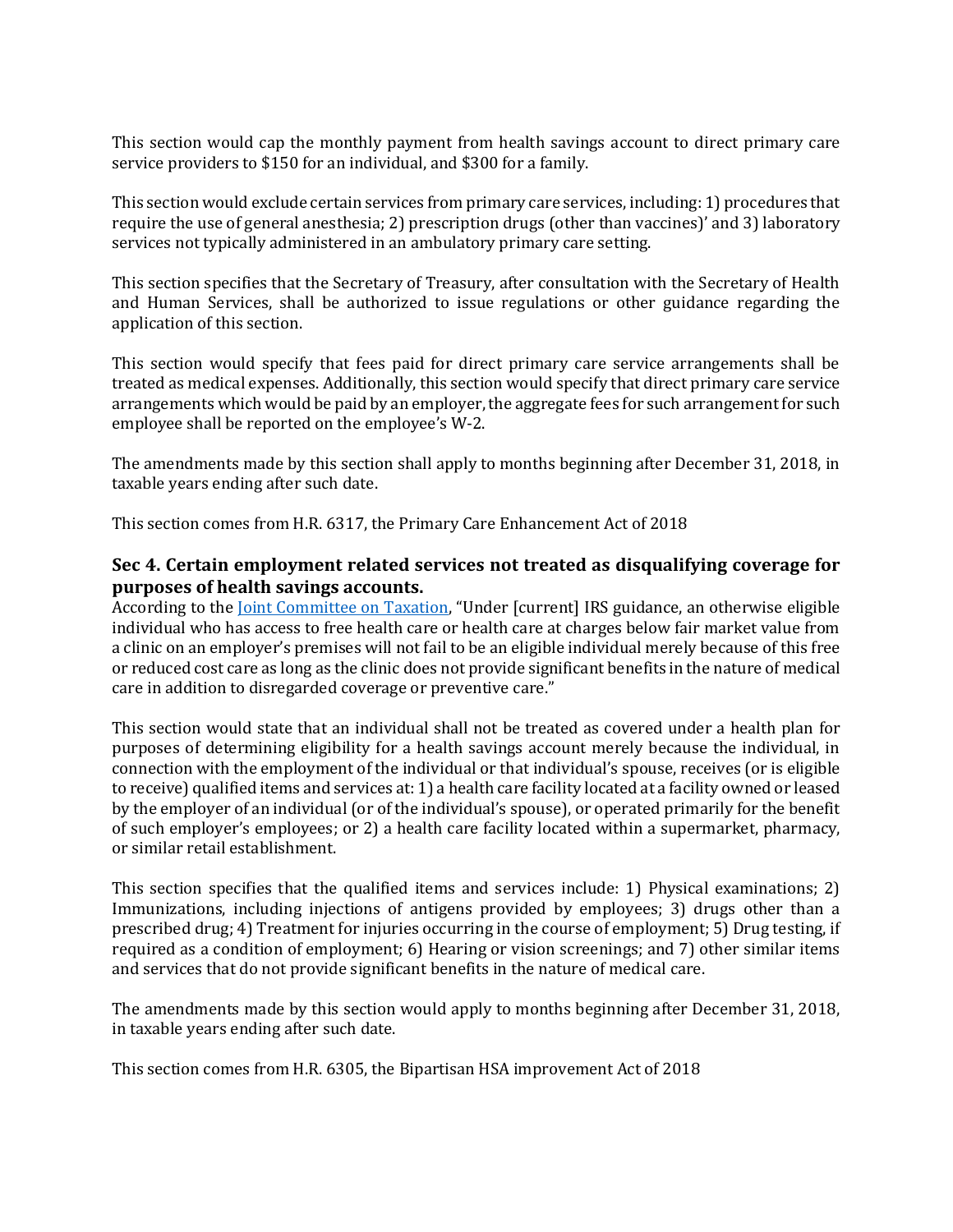### **Sec 5. Contributions permitted if spouse has as health flexible spending account.**

According to the [Ways and Means Committee](https://rules.house.gov/sites/republicans.rules.house.gov/files/115-2/HR%206199/HR6199.pdf), "Under current law, FSAs can be used to reimburse expenses for an individual and their spouses and dependents. This eligibility for FSA benefits disqualifies an otherwise eligible FSA enrollee's spouse from contributing to an HSA, even when each spouse is covered under a separate health plan."

This section would specify that an individual's eligibility for a health savings account would be determined without regard to whether or not the spouse of the individual has coverage under a health flexible savings account for any plan year if the aggregate reimbursements under the plan for such year do not exceed the aggregate expenses which would be eligible for reimbursement if determined without regard to the individual's expenses paid or incurred for such individual.

The amendments made by this section would apply to plan years beginning after December 31, 2018.

This section comes from H.R. 6305, the Bipartisan HAS improvement Act of 2018

#### **Sec 6. FSA and HRA terminations or conversions to fund HSAs.**

Under current IRS guidance, an individual covered by a health flexible spending arrangement (FSA) or health reimbursement arrangement (HRA) is generally ineligible to contribute to a HSA.

This section would allow for Employers to convert their employees Flexible Saving Arrangements and Health Reimbursement Account balances into Health Savings Accounts, at the discretion of the employee. This amount would be capped at \$2,650 dollars for an individual and \$5,300 dollars for a family.

This section would also provide information on the amount of any qualified health savings accounts distribution would need to be included on the employees W-2 form.

The amendments made by this section would apply to months beginning after December 31, 2018, in taxable years ending after such date.

This section comes from H.R. 6305, the Bipartisan HSA improvement Act of 2018

### **Sec 7. Inclusion of certain over-the-counter medical products as qualified medical expenses.**

This section would reverse Obamacare's requirement for a prescription for tax-free reimbursement for the purchase of over-the-counter medicines from Health Savings Accounts, Flexible Spending Accounts, Health Reimbursement Accounts, and Archer Medical Savings Accounts.

This section would allow for health savings accounts to be used to purchase certain menstrual care products.

This section would amend the definition of qualified medical expense for Archer medical savings accounts to allow for certain menstrual care products to be purchased.

This section would amend the definition of qualified medical expense for health flexible spending accounts to allow for certain menstrual care products to be purchased.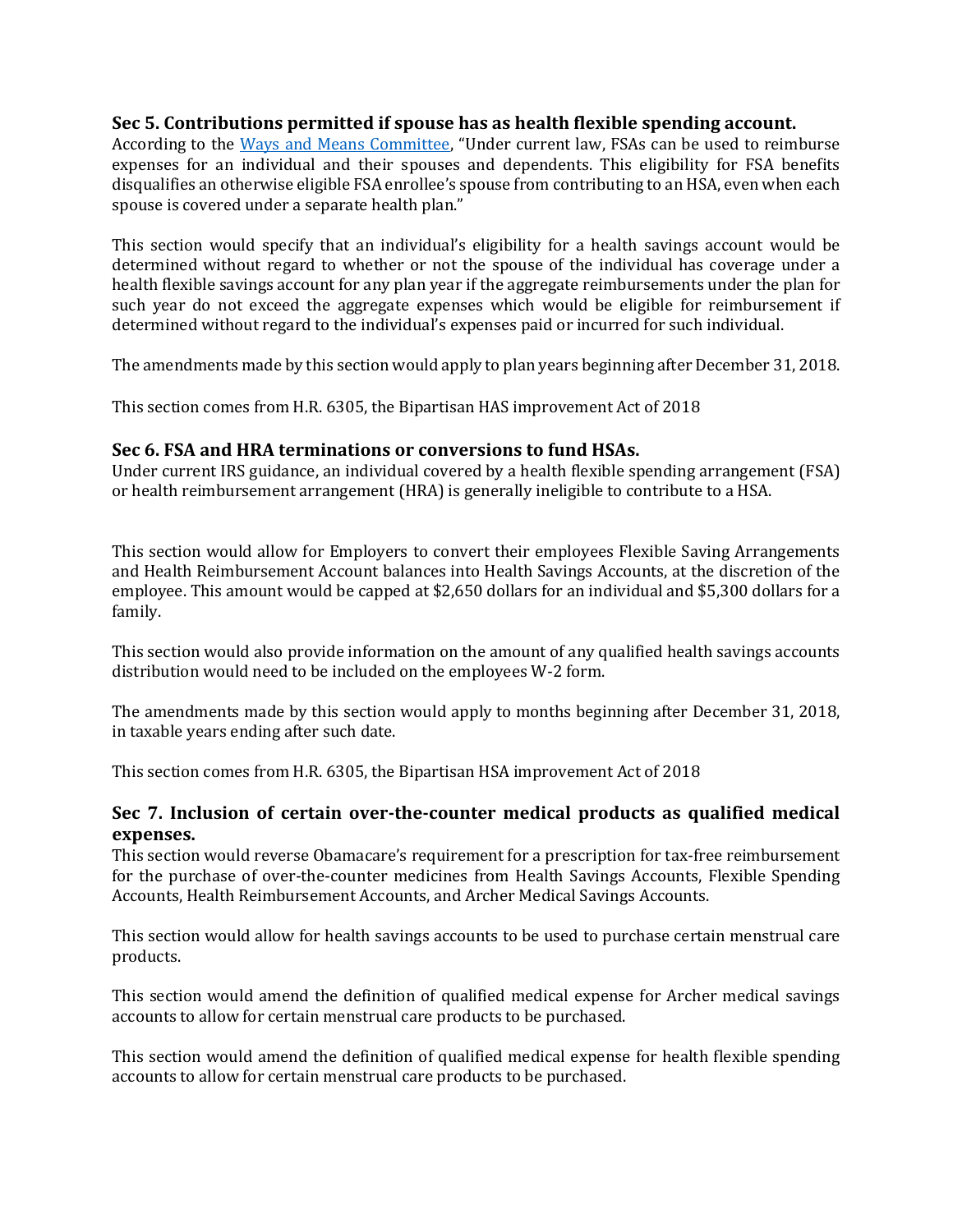The amendments proposed by this section regarding distributions shall apply to amounts paid after December 31, 2018.

This section comes from H.R. 6199, the Restoring Access to Medication and Modernizing Health Savings Accounts Act as introduced

# **Sec 8. Certain amounts paid for physical activity, fitness, and exercise treated as amounts paid for medical use.**

This section would allow qualified sports and fitness expenses to be treated as medical care for tax purposes. This would include: 1) membership at a fitness facility; 2) participation or instruction in a program of qualified physical activity; and 3) safety equipment for use in a program, including a selfdirected program.

This section would limit the total amount treated as qualified sports and fitness expenses to \$500 per taxpayer. Additionally, this section would limit the total amount treated as qualified sports and fitness expenses to \$250.

This section would exclude exercise videos, books, or similar materials from being defined as qualified sports and fitness expenses.

This section would state that the Secretary of the Treasury, after consultation with the Secretary of Health and Human Services, shall issue guidance to determine what does not constitute a qualified physical activity, including: 1) golf; 2) hunting; 3) sailing; 4) horseback riding; and 5) other similar activities.

This section would define 'fitness facility' to mean: 1) providing instruction in a program of qualified physical activity or facilities for qualified physics activity, 2) which is not a private club owned and operated by its members, 3) whose health or fitness facility is not incidental to its overall function and purpose, 4) and which is fully compliant with applicable State and Federal anti-discrimination laws.

This section would state that the rules which define 'fitness facility' would apply in the case of any program of facility that includes qualified physical activity, and also other components such as travel and accommodations.

The effective date of the amendments proposed by this section would apply to taxable years beginning after December 31, 2018.

This section comes from H.R. 6312, the PHIT act.

### **COMMITTEE ACTION:**

This legislation was introduced on June 22, 2018, and was referred to the House Committee on Ways and Means. No further action was taken on H.R. 6199 as introduced; however, legislation action, including hearings and markups, were held for many of the underlying sections.

### **SUPPORT:**

60 Plus Association ALEC Action [Americans for Tax Reform](https://www.atr.org/key-vote-atr-urges-yes-vote-legislation-expands-hsas-offer-relief-obamacare-taxes) - *Key Vote*